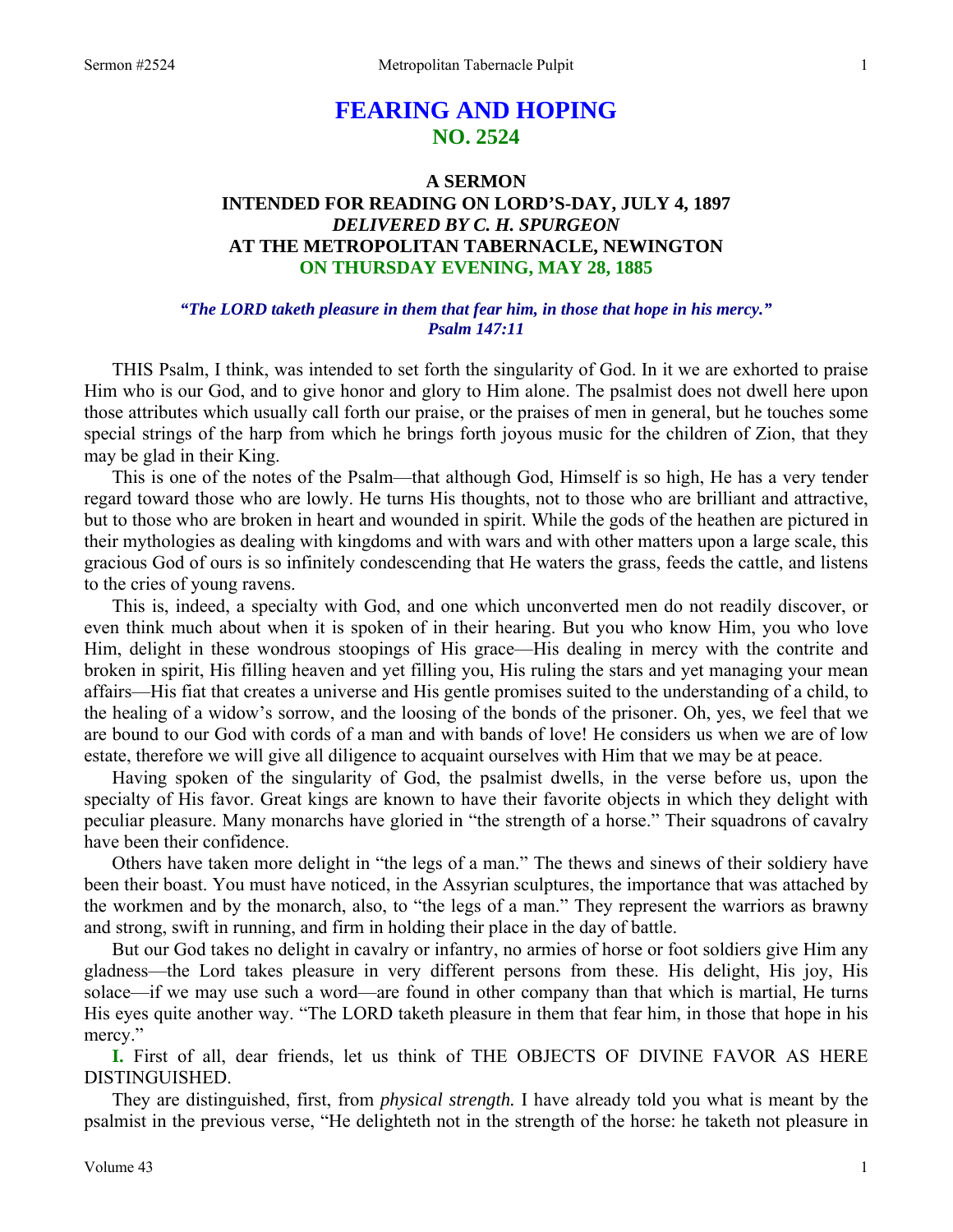the legs of a man." When a man was to be chosen to be king over Israel, the Lord, who knew the weakness of the people, gave to them one who was head and shoulders above the rest of them.

It is natural to men to have regard to the comeliness of the person and the stature and apparent strength of the individual who is to rule over them. And oftentimes, men and women are so foolish as to imagine that there is something about the beauty of their face, or the excellence of their person, that should not only make their fellow creatures admire them, but should make their God admire them, too.

True, there are old proverbs which bid us think lightly of the kind of beauty which is but skin deep and that tell us that "handsome is that handsome does." Still, there is the temptation in a man who finds himself healthy, vigorous, and strong—the personification of power—to fancy that, as he has a measure of influence over his fellows, he may have the like with God.

But ah, that would be indeed a vain and idle dream! Let no man thus delude himself. You, good sir, with all your beauty and your strength, may be but a day's march from the grave! Then will you be food for worms, like the rest of those who have gone before you. "Beauty is vain." What is man, "whose breath is in his nostrils: for wherein is he to be accounted of?"

God thinks nothing of you in that matter of your personal strength and beauty, however greatly you may pride yourself thereon. Physical force is found in a greater degree in a horse than in a man—and if there were to be some honor given to man because of his physical strength, it ought to be given still more to the rhinoceros, or to the elephant, or to the whale. Therefore, dear friends, you can clearly see how absurd it would be for a man to value himself upon his bodily comeliness or strength.

There are not many, I should think, who would fall into that gross absurdity, but there are some who seem to think that *mental vigor* will surely be respected of God. The man who is the deepest thinker, who can look into the very heart of a subject, who can see farthest into a millstone—surely he shall have some commendation from God.

And there is a kind of superstition current that, if a man has been very clever, if he has written some very entertaining books, it must be all right with him! Straightway, he who in his life sneered at saintship is enrolled among the saints! And for anyone to question the character of such a person, even though it may be well-known that it was utterly deficient in every kind of virtue before God, is almost regarded as treason against the majesty of literature.

Well, such a delusion may rule the shallow minds that yield to it, but rest you assured that cleverness, and ability, and culture, and learning, in and of themselves, have no influence with the Most High. He delights in the lowliest of men, when they turn to Him, when they sit at Jesus' feet and learn His words.

But the greatest conceivable ability, if it is united with forgetfulness of God, will ensure to its possessor a more terrible punishment from the right hand of God than would have fallen upon the man had he been ignorant and without gifts, "for unto whomsoever much is given, of him shall be much required."

It is a good thing to be learned and wise, and the more you can cultivate your minds, the better, but remember the words of the apostle—"Not many wise men after the flesh, not many mighty, not many noble are called." And oftentimes, the wisdom which is merely that of the mind may even prove like scales upon the spiritual eye, hiding from the soul the blessed sight which alone can save it. It is true mentally as well as physically, that the Lord takes no pleasure in any of the faculties which a man possesses if he be destitute of grace.

Another thing in which the Lord takes no pleasure is that *self-reliance* which is much cried up nowadays. This is only another form of "the strength of the horse" and "the legs of a man." Some persons proudly say that they are self-made men—and I generally find that they worship their makers! Having made themselves, they are peculiarly devoted to themselves.

But a man who is self-made is badly made. If God does not make him anew, it would have been better for him never to have been made. That which comes of man is but a polluted stream from an impure source—out of evil comes evil, and from a depraved nature comes depravity. It is only when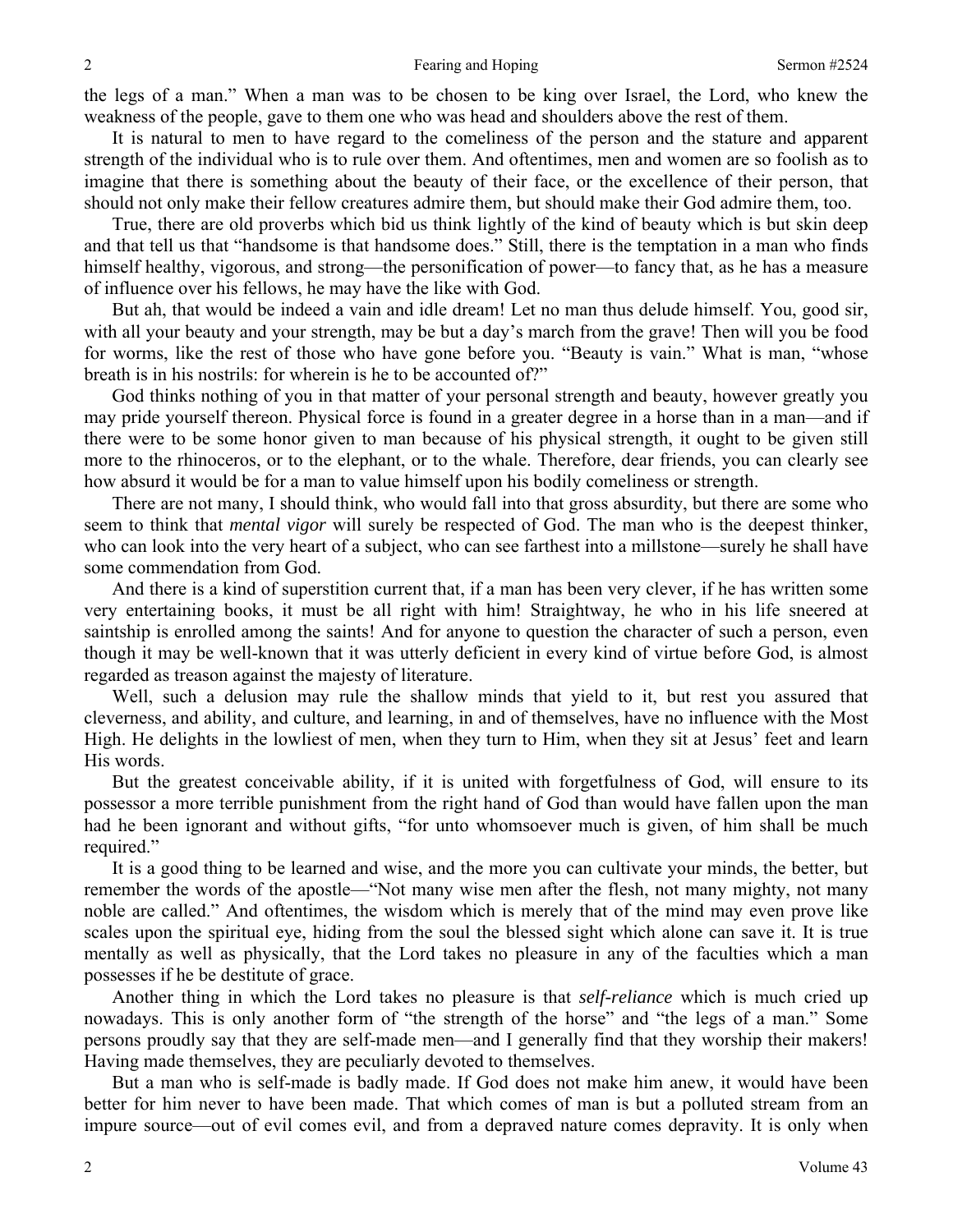#### Sermon #2524 **Sermon #2524 Fearing and Hoping** 3

God makes us new creatures in Christ Jesus that it is any joy for us to be creatures at all, and all the praise must be given to Him. "It is He that hath made us, and not we ourselves," if this day, "we are his people and the sheep of his pasture." Therefore, although you should exercise every faculty that you possess, and push with might and main in the battle of life, do not rely on yourself.

It is foolish to worship a god of wood or of stone. It is equally foolish to worship a god of flesh, and it is most foolish when that god of flesh is yourself. Worship the Lord, trust in God—"Trust in him at all times; ye people, pour out your heart before him." "Cursed is the man that trusteth in man, and maketh flesh his arm, and whose heart departeth from the LORD. For he shall be like the heath in the desert, and shall not see when good cometh; but shall inhabit the parched places in the wilderness, in a salt land and not inhabited. Blessed is the man that trusteth in the LORD, and whose hope the LORD is. For he shall be as a tree planted by the waters, and that spreads out her roots by the river, and shall not see when heat cometh, but her leaf shall be green; and shall not be careful in the year of drought, neither shall cease from yielding fruit." The Lord takes not pleasure in the boastful self-dependence wherein some glory.

Nor, dear friends, do I think that God takes pleasure in any *mere capacity for service* which exists in any of us, whoever we may be. "The strength of the horse" and "the legs of a man" do but set forth what I now intend to speak of.

Suppose a man is a child of God and a preacher of the Word—and that he possesses peculiar gifts to set forth the truth—let him not therefore exalt himself, for in mere capacity, even though it be the capacity to preach the Gospel, God takes not pleasure. A preacher has a talent which brings with it great responsibility—it will not be a blessing bringing a reward, unless grace be given to him to use it to his Lord's glory.

Are you, dear friend, peculiarly adapted for teaching in the Sunday school and has God put honor upon you there? Then, do remember that what your Master will look to will not be your ability, but your fidelity—not your capacious mind, your firm grasp of the truth, and your power to impart it to others but the grace with which you use this faculty and this ability.

I believe that there may be many a godly woman who teaches her handful of infants to do little more than read, and who is scarcely able to convey a profound idea to their minds, who, nevertheless, may be a greater blessing than that teacher who has gathered many about him, whom he has been able to instruct with marked ability, but without corresponding grace.

Sure I am that it would have been better for some of us who have to come before thousands of hearers with our message—if we should not be faithful to your souls—if we had occupied the lowliest pulpit and preached to only ten or twenty people, or if we had never spoken at all. For God values none of us by our position, or our ability, or even by our apparent success.

He does not take pleasure in all this of itself—it is in them that fear him, in those that hope in his mercy—in our spiritual relationship to Himself and our spiritual dealings with Himself, that He does have a keen delight. All the rest may or may not be delightful to Him, He may or may not look upon it with complacency—that will entirely depend upon whether we are those who fear him and who hope in His mercy.

**II.** Now, in the second place, I want your earnest attention while I notice THE OBJECTS OF DIVINE FAVOR AS THEY ARE HERE DESCRIBED. "Them that fear him: those that hope in his mercy."

You see, dear friends, these are *things which relate to* God. God's favor is displayed to those who fear Him and who hope in His mercy. You are truly, dear friend, what you are towards God, and God regards you according to what you are in reference to Himself. If you are a philanthropist, a lover of mankind—that is well as far as it goes, but it is always evil to put the second table of the commandments before the first.

The first is, "Thou shalt love the LORD thy God with all thy heart, and with all thy soul, and with all thy strength, and with all thy mind." And then the second table bids you, "love thy neighbor as thyself." But he who does not love his God has not learned aright how to love his neighbor. There is a worm at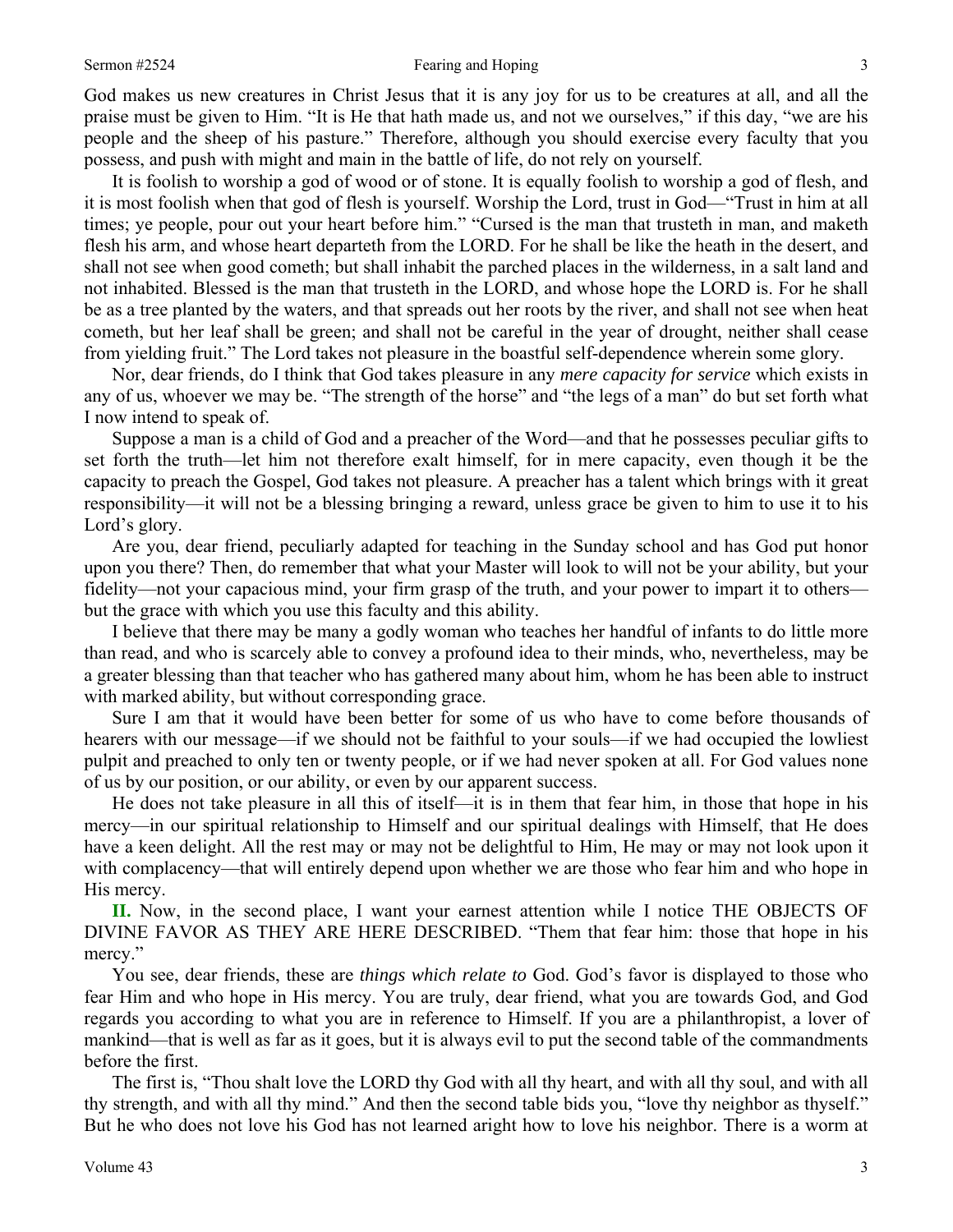the core of philanthropy when it is not accompanied with true religion. Depend upon it, that what you are toward your God, that you really are, and so does He regard you.

What if you fear evil? Yet if you fear not HIM, you are not really His. And what if you have hope this way or that? Yet you are not right before Him unless you have hope in His mercy. You have not come to your right condition unless your emotions, joyous or sorrowful, have relation to Him.

Notice, next, that this description of character applies to *true servants of God in their earliest and weakest form.* Observe, it is not said here that God has pleasure in those who possess full assurance, though that is most true, but He has pleasure in "them that fear him"—who can get no further in the spiritual life than to fear the Lord, and who, as yet, even have something of the spirit of bondage connected with that fear.

Yet, if there be also in them a little of that brightness which comes of hoping in his mercy, the Lord takes pleasure even in such poor feeble creatures. They have not yet attained to full confidence in God's mercy—they are only hoping in it at present—yet, if it be a real fear of Him and a true hope in His mercy, however little it may be, the Lord takes pleasure in them.

You do not take much pleasure in yourself, poor hoping-fearing one, do you? That may be and it may be quite consistent with God's taking pleasure in you. There are some who take pleasure in themselves, but in whom God has no pleasure—and there are many who loathe themselves in their own sight, who, nevertheless, are delightful in the sight of the Most High. Our judgment of ourselves is a very different thing from God's judgment of us.

Dear heart, do you fear to come before God because of your sin? Do you tremblingly stretch out your finger to touch the hem of your Savior's garment, that you may be made whole? Is your faith feeble? Do you trust His Word but weakly? He will not therefore spurn you, but will receive you, for as He healed the woman who came behind Him in the press, and bade her go in peace, so will He do with you.

"The LORD taketh pleasure in them that fear him, in those that hope in his mercy." If they never get beyond that point for the present, they shall get into a higher stage by and by, but even now the Lord takes pleasure in them. "Wherefore comfort one another with these words."

The description in our text is intended to embrace the weakest forms of spiritual life. I am sure it is, because of the kind of grammatical structure between our text and the verse that precedes it—"He delighteth not in the strength of the horse: he taketh not pleasure in the legs of a man." That is, He has no pleasure in the strong things, the powerful, the vigorous, but He has pleasure in the weak, though true—in the trembling, though sincere. He takes pleasure in those who are so little that all we can say of them is that they fear Him and that they hope in His mercy.

Yet I also think that this description comprises *the noblest form of religion in the very highest degree of it.* After all, we do not get beyond this point—fearing God and hoping in His mercy. A little child grows, but when it has grown to manhood, it is the same being as when it was a child. It has not grown another eye, or another hand, or another foot—all that is in it when it is a man, was in it when it was a child.

In like manner, all the graces of our holy religion are in the new-born babe in grace—not perceptibly as yet, nor called into action, but they are all there—and when the babe in grace shall reach the full stature of a man in Christ Jesus, there will be in him just what there was in him when he was a child, little and weak. Therefore, let us grow as we may, we shall always fear God. Perfect love casts out the fear that has torment, but not that filial fear which is here meant, that child-like reverence and holy awe of the Most High—that shall grow and shall deepen, world without end.

And as to hope, beloved, why, we had hope when we began our spiritual life, but we have hope still and that hope will continue with us—I will not say in heaven, though I think it will, for there is something to hope for in the disembodied state, we shall hope for the day of resurrection. And there will be something to hope for even in the resurrection, for throughout the ages we shall have a good hope that still we shall be "for ever with the Lord."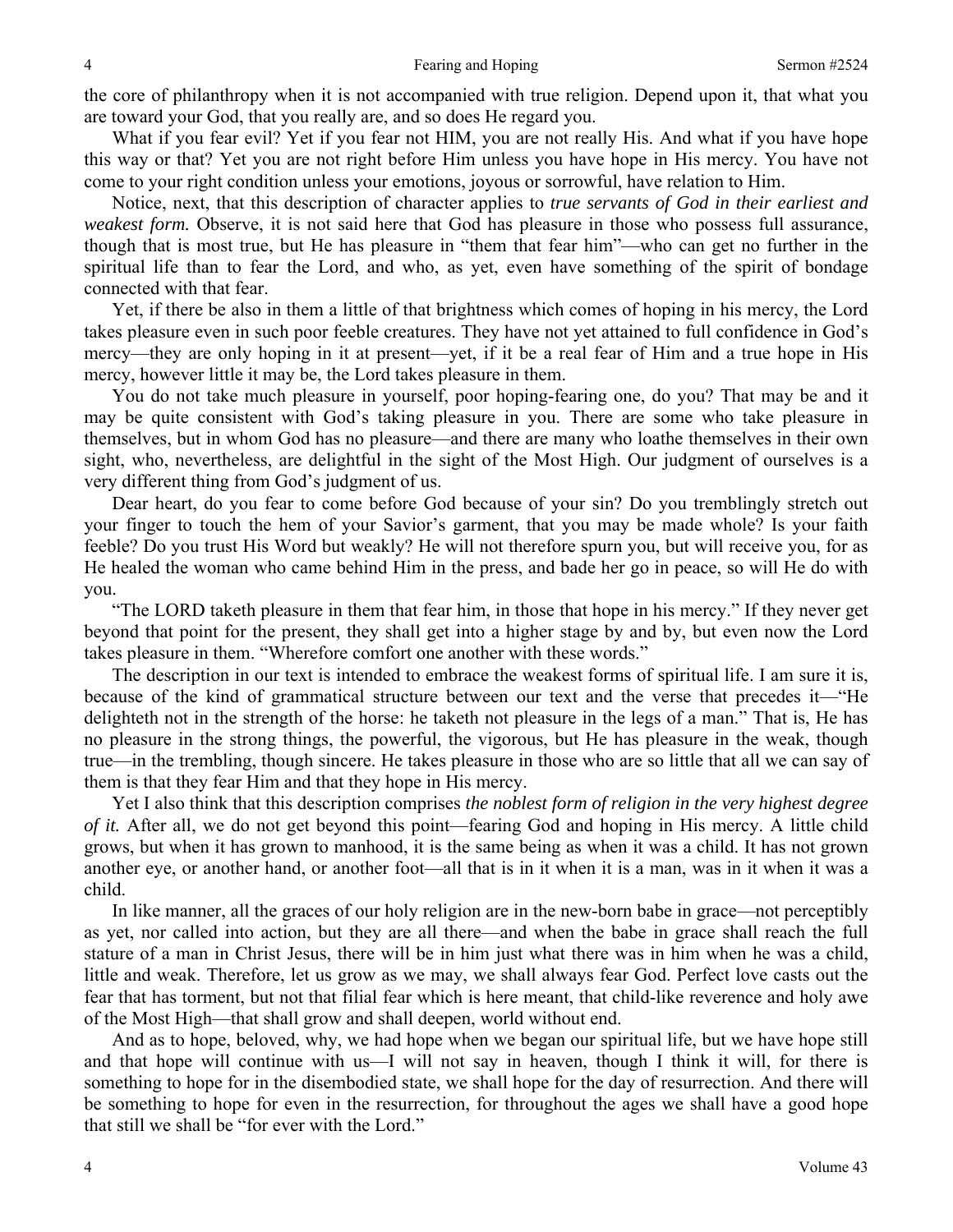Certainly, he who knows God best, fears Him most and also hopes in Him most. Fear deepens and hope rises, and I believe that very much in proportion as a man has the fear of God before his eyes, he will have a hope in God within his heart. And as he learns to hope in God, and to hope nowhere else, his fear of God will become more and more operative upon his entire nature and life.

I should like you also to notice that the persons favored of God are represented *as a sort of sacred blending of different characters.* "Them that fear him"—"those that hope in his mercy." These two things, fear of God and hope in his mercy, go well together, and what God has joined, let no man put asunder.

Blessed is that man who has a trembling fear concerning his sinnership, who knows that he deserves the deepest hell, bows before God under the burden of sin and always loathes himself to think that he should have been such a sinner—but who also hopes in God's mercy. He is sure of sin, but equally sure of sin's forgiveness. He is humbled by guilt, but equally rejoicing in the fullness of that atonement which has covered his transgression, and cast his iniquity into the depths of the sea.

I fear because I am such a great sinner. I hope because Christ is such a great Savior. I am down in the very depths whenever I think of my guilt, crying out unto God. But I am also up in the very heights as I think of the finished work of the Lord Jesus Christ and am led thereby to hope in the mercy of God. It is a beautiful blend, that fear of God and hope in His mercy.

It is well every day to have this sacred blending in another fashion, to be always afraid of yourself, fearful to begin the day without praying, "Lead us not into temptation, but deliver us from evil," never indulging in self-confidence in the least, yet always hoping in the mercy of God that He will keep you, and never suffer you to perish, for He has said, "My sheep hear my voice, and I know them, and they follow me: and I give unto them eternal life: and they shall never perish, neither shall any pluck them out of my hand." This is a blessed blending of fear and hope, fearing before God, knowing what a frail and feeble creature you are, and yet confident in the Lord, knowing how mighty, and how faithful, and how unchangeable He is to keep the souls that are committed to His care.

Then there is that holy form of fear which causes a jealous anxiety concerning yourself. I do not wish to ever be rid of that kind of fear.

There is a doubting of yourself which it is well to cultivate until honest and faithful self-examination has enabled you in all impartiality to conclude that you are the child of God. But oh! never let that fear degenerate into a looking to frames and feelings as your ground of confidence! Let your hope always be in God's mercy, whatever may be the result of your self-examination.

These two things should always go together—"Lord, search me, and try me, and know my ways." "Yet, Lord, thou knowest all things; thou knowest that I love thee, and that my hope is fixed upon thee, and I do not doubt that thou art able to keep that which I have committed to thee." There, you see, is the fear of the Lord, but there is also hope in His mercy. And these two streams run side by side in the life of the man in whom God takes pleasure.

Now, brethren, to turn the text round the other way, I trust we shall always have a hope of final perseverance. He who has began the good work in us will perform it until the day of Jesus Christ. Are we, therefore, as some suppose we might be, careless about how we live? Oh, no. We are afraid of sinning! The very shadow of sin is obnoxious to us. We hate the garment spotted by the flesh. The very appearance of evil terrifies us. How is that consistent with the full belief in our perseverance unto the end? If we cannot explain it, many of us know that it is so practically.

So also we have a hope, most sure and steadfast, that we ourselves shall, like our Representative, enter into heaven. But for all that, we have a daily fear lest we should seem to come short of it. We know that "there remaineth a rest to the people of God," and we are persuaded that we belong to that happy company.

Yet we keep under our body and bring it into subjection, lest that, by any means, after having preached to others, we ourselves should become castaways. If you ask, "How can a man feel these two things?" I answer—that he does feel them, and if he is born of God, and God delights in him—he feels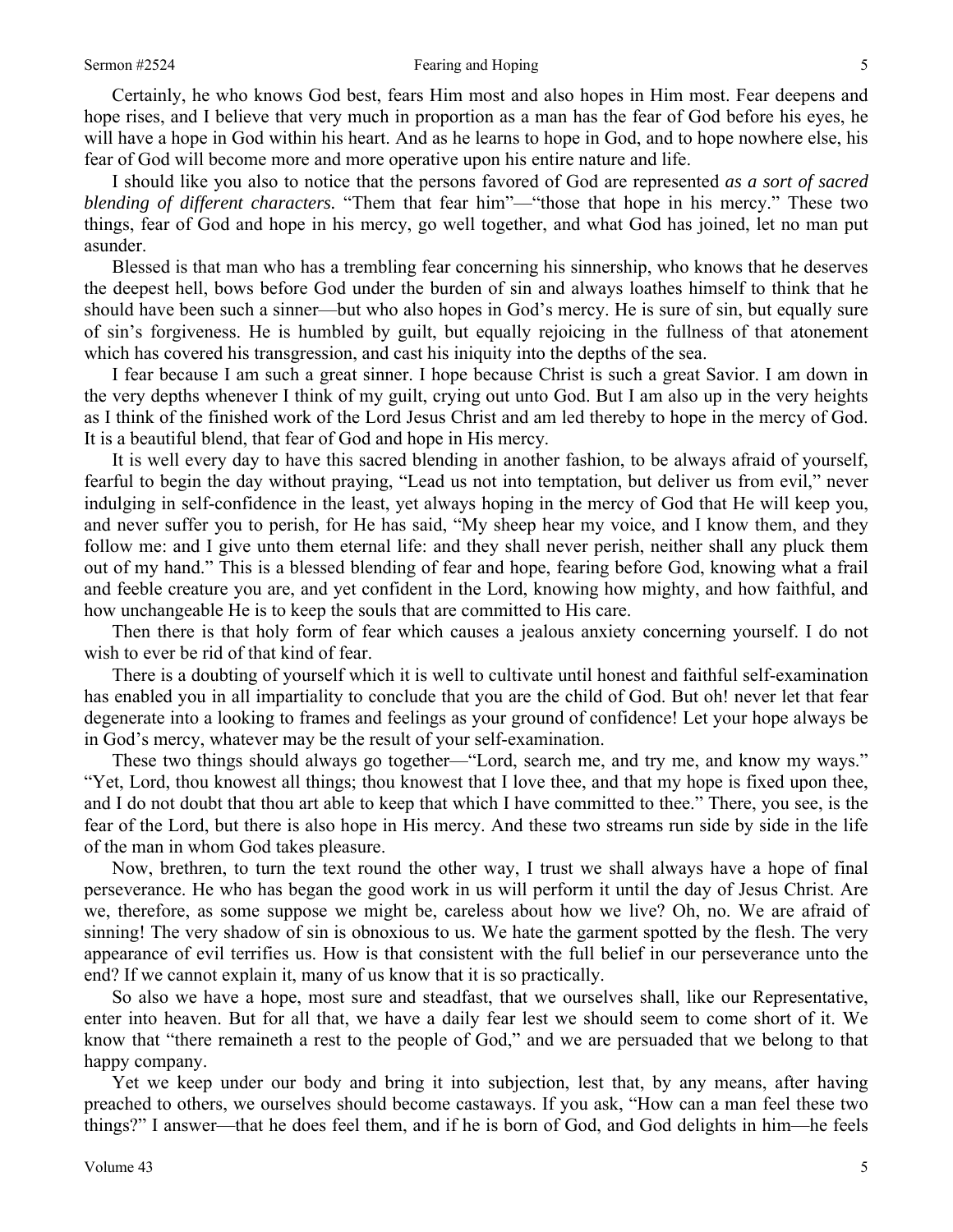them pretty much with equal force. As two battledores keep up the shuttlecock, so often I believe a man is kept in his right place by the action of these two contrary forces as they seem to be.

As the earth goes round the sun, keeping in its orbit, it is under two influences—the centrifugal that would drive it off at a tangent and the centripetal that would pull it into the sun at once—but between the two, it keeps its proper course, and so does the Christian. Oh, that the centripetal force might speedily conquer the centrifugal, that we might fly unto our God and be forever with Him rejoicing in the fullness of eternal felicity!

I hope, brethren, that we who believe have a hope of perfection. In some senses, we have it already, for we are complete in Christ Jesus and accepted in the Beloved. But even that blessed assurance is attended with a measure of fear. We are mourning our transgressions, our defects, and our shortcomings. We are not what we ought to be, we are not what we wish to be, we are not what we shall be—and while we grasp the "*shall be*" with the hand of faith, we sigh to think that as yet we have realized so little of its blessedness.

Brethren, may God grant to us hope whenever we have fear and fear whenever we have hope. May we have hope in God's power to deliver us when we are under the fear of any trial or danger! May we have hope in God's providence to arrange for us whenever we are poor, or sick, or in any straits or difficulties! When we have any fear of God's wrath, let us have hope in His pity, and whenever we are doubting or troubled, let us have hope in God's promises, which cannot fail, but in due season, shall surely be fulfilled.

This fear, mingled with hope, is I believe to be the contexture of our religious life. I know that it is of mine with regard to the world at large and the church at large. I have a daily fear and trembling for the state of the church of this present time. If anybody asks the watchman what he sees, I answer that I see no morning coming, but deeper darkness constantly falling upon us.

Yet even that fear is mixed with hope, for I am certain that God's truth will in the end win the day. It does not matter which way the current of modern thought may happen to run, truth will come to the front by and by. Puritanic divines are at a great discount today, but I believe that some of us will live to see them prized more than they ever were.

The doctrines of grace are for a while trodden in the mire, but after infidelity has emptied the chapels, and the churches have lost the true missionary spirit, they will come back again to the grand old truths of the Gospel, and we who are spared shall see a revival of them such as our hearts have longed for. Whatever we fear for Zion in her travail, we have hope in the birth that shall come of it by God's good grace.

This same principle ought, I think, to be applied to our ordinary daily life. We hope in God's mercy whenever we are in trouble, but we fear whenever we are prosperous. If we are in health, then we fear, for we may be struck down in a moment. If we are sick, then we hope, for we may be raised up just as quickly. If we are in adversity, then we hope, for the longest tide turns at last. When we are prospering, then we fear and tremble for all the goodness that God causes to pass before us. I, for one, must say that I usually feel confident and joyous whenever I am in trouble. But whenever I have a grand day of success, I go home sinking into my shoes, for I am always afraid that something evil will follow.

It is with that blended hope and fear that we come to God in prayer—trembling to take upon ourselves to speak to Him, for we are but dust and ashes—yet coming with holy boldness to the throne of the heavenly grace. In this way also we go to our service for our Lord. Luther said that, often, when he went to preach, his knees knocked together for fear. But when he was preaching, he had such hope in God's mercy that he was like a lion. That is the way we expect to die. We will go to our dying bed and gather up our feet with fear, for we are men—but also with hope, for we are men of God—fearing the Lord, but hoping in His mercy.

**III.** I have not time to preach upon THE BLESSINGS IMPLIED IN THIS DIVINE FAVOR, so I will give you only an outline of them.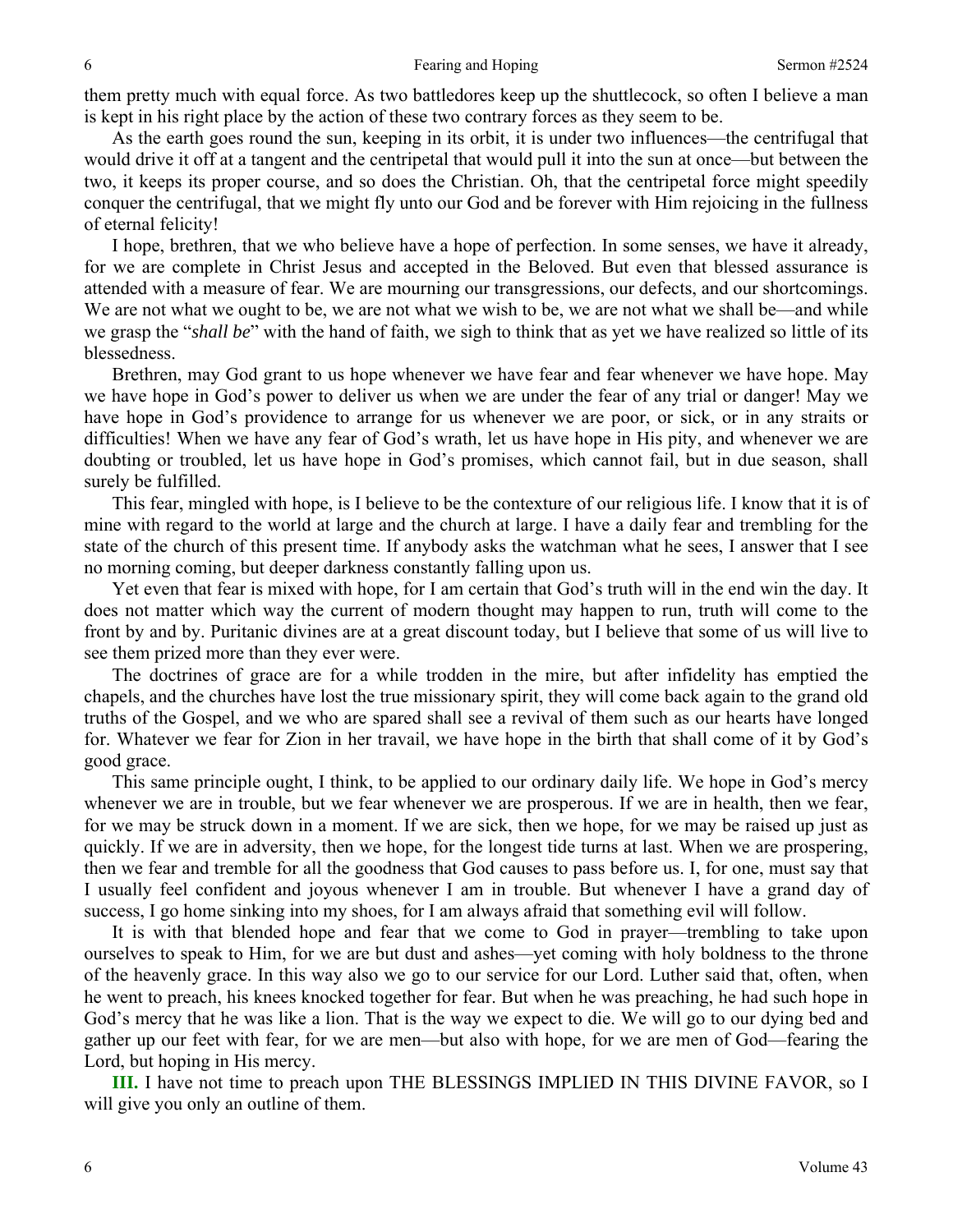#### Sermon #2524 **Fearing and Hoping** 7

When God takes pleasure in any man, the outcome of His favor may be learnt from the pleasure which we take in our own child. For instance, when any mother takes pleasure in her child, she likes to think of her child, she likes to look at her child, she likes to speak to her child, she likes to minister to her child, she loves her child's prattling talk, its little broken syllables are all music to her ears. She takes pleasure in all that her child is, in all it does, in all it is to be. It is altogether a delight to her.

Now, without enlarging upon this point, I will say that if you fear the Lord and hope in His mercy, God takes as much delight in you as you do in your dear child—and far more, because God's is an infinite mind and from it there comes infinite delight, so that He views you with infinite satisfaction.

Can you believe it? You do not view yourself so—I hope that you do not, but God *s*ees you in Christ. He sees that in you that is yet to be in you. He sees in you that which will make you grow into a heavenly being and therefore He takes delight in you. It does not matter what others think of you. I want you to go home and feel, "If my Heavenly Father takes delight in me, it really does not concern me if my fellow creatures do not understand or appreciate me*.*"

If you and I want to be pleased by other people's good opinion, we shall lay ourselves open to be wounded by other people's bad opinion. Live so as to please God, and if your fellows are not pleased, well then they must be displeased. It should be the one aim of your life to be able to say, "I do always those things which please him." Walk with God by faith, as Enoch did, that you may have a like testimony to his, "he pleased God." And if you have pleased God, what matters it who is not pleased? Therefore, let us rejoice and be glad, and praise the name of the Lord, for He "taketh pleasure in them that fear him, in those that hope in his mercy."

I do trust that there is some poor sinner who can squeeze into the kingdom of God through that description. "I fear Him," says one, "I have a feeble hope in His mercy." God bless you, dear friend! He takes pleasure in you. If you are but consciously guilty of sin and therefore fear—and if you are but believingly looking to Christ alone, and therefore hope, then are you His, and His forever. The Lord bless you, for Christ's sake! Amen.

#### **EXPOSITION BY C. H. SPURGEON**

#### *PSALM 147*

This Book of Psalms ends its golden stream in a cataract of praise. The last Psalms are Hallelujah Psalms. This one begins and ends, as several others do, with "Hallelujah."

#### **Verse 1.** *Praise ye the LORD: for it is good to sing praises unto our God;*

He is "our God," whether He be the God of other men or not. He is "our God" by His choice of us and by our choice of Him—"our God" by eternal covenant, to whom we also pledge ourselves "This God is our God for ever and ever: he will be our guide even unto death." Then let us "sing praises unto our God," for "it is good" so to do.

#### **1.** *For it is pleasant; and praise is comely.*

It is the most pleasurable of all exercises. It is the occupation of heaven. "It is pleasant." It is delightful to the heart. Nothing tends to lift us out of sorrow and trouble like giving ourselves to singing the high praises of God. "It is good." "It is pleasant." "It is comely." It is becoming, fitting, beautiful. Praise and JEHOVAH should go together. He is so worthy to be praised that, to withhold His praises, would be an uncomely thing. But to adore Him, to magnify Him, is the very beauty of holiness.

**2.** *The LORD doth build up Jerusalem: he gathereth together the outcasts of Israel.* 

There is the first reason for praise. The Jews were pleased to behold their city rising out of the heap of ruins. They were glad to see the scattered ones, the outcasts, coming back to their native place, and entering into citizenship in Zion. Shall not the church of God, of which Jerusalem was a type, praise God that He is steadily and solidly building up a church to His praise and glory?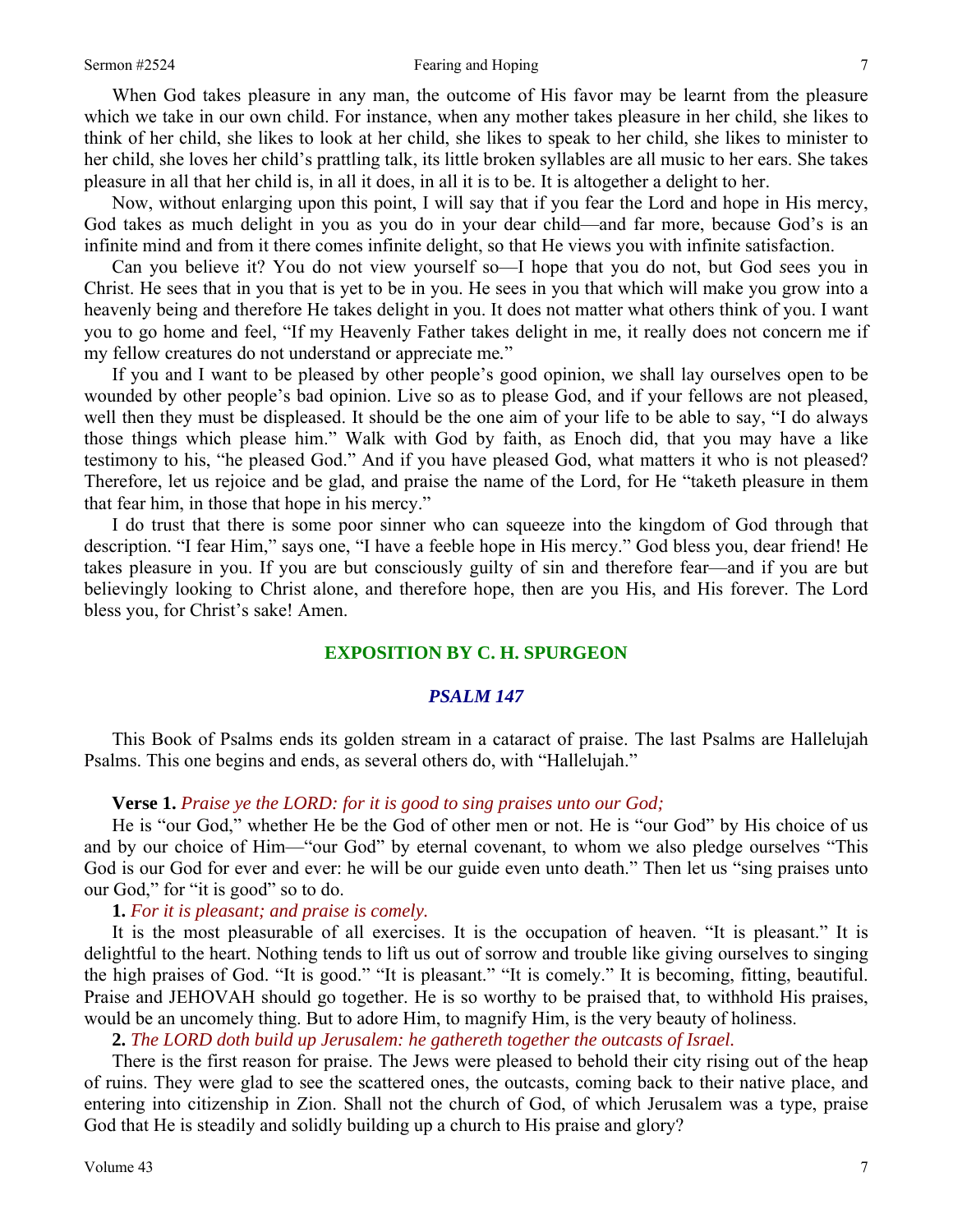He is building it out of strange materials—outcast sinners, who were far from Him by wicked works, are brought nigh by the blood of Christ. Stones from nature's quarry are changed into living stones and then built up into a living temple for His praise. "JEHOVAH doth build up Jerusalem." Not the minister, not the workers in the church, but the Lord Himself does it.

"He gathereth together the outcasts of Israel." An uplifted Christ draws all men to Him. The gathering power is with Him. "Unto him shall the gathering of the people be." Let us praise God that this does take place in a measure in our midst and in other churches where His name is honored.

**3.** *He healeth the broken in heart, and bindeth up their wounds.* 

He is such a condescending God that He walks the hospitals and is familiar with despondency—and enters in sympathy into the cases of distress which others shun because they are unable to help. Where He comes as the Good Physician, "He healeth the broken in heart."

**4.** *He counts the number of the stars; he calleth them all by their names.* 

I call your attention, dear friends, to the wonderful change from the sick to the stars—from the broken in heart to the starry hosts of heaven. Our God is equally at home with the little and with the great—with stars, which to us are countless—and with men, who to us are comfortless. God is just as great in dealing with our sorrows as in guiding the stars in their courses. He is as great as He is good, and as good as He is great.

**5.** *Great is our LORD, and of great power: his understanding is infinite.* 

There are three things here predicated of Him—first, that He is great in Himself, great in the vastness of His being. Next, that He is of great power, and then, that He is of great, yea, of infinite understanding. Here is the mercy of it all, that He brings that greatness, that vastness of power, that infinity of knowledge to bear upon poor broken hearts—that He is just as wise in meeting our distresses as He is in marshalling the stars that He has made. Oh, what a God is ours!

**6.** *The LORD lifteth up the meek; he casteth the wicked down to the ground.* 

Ours is a singular God. There is none like Him. He is undoing all the things that are, turning things upside down. The lowly, He lifts up, but the proud, He throws down to the ground, even into the dust. This is His way and this is always a special note in the songs of God's people. Remember how Mary sang, "He has put down the mighty from their seats, and exalted them of low degree. He hath filled the hungry with good things; and the rich he hath sent empty away"? This singular behavior of our God, who has no respect unto the persons of men, is a special cause for our thankfulness. Therefore, let us magnify His name.

**7.** *Sing unto the LORD with thanksgiving; sing praise upon the harp unto our God:* 

Let every form of melody and harmony be consecrated to Him. Give Him thanks-giving and thanksliving*.* And as He is always giving to you, take care that you give to Him what you can—namely, your thanks.

**8-9.** *Who covereth the heaven with clouds, who prepareth rain for the earth, who maketh grass to grow upon the mountains. He giveth to the beast his food, and to the young ravens which cry.* 

God, the infinite One, makes the clouds—not the laws of nature, which are dead, inoperative things without Him. But JEHOVAH Himself fashions the clouds and prepares the rain. There is an infinite wisdom about the preparation of every raindrop and the sending of it in such form and way that it shall be balanced upon each blade of grass, and shall hang there glittering in its perfection, and nourish even the least herb of the field.

Only infinite Wisdom could have thought of or prepared a single shower of rain. This rain is for the grass—does God think of the grass? Yes, not only of the cedars of Lebanon, but of grass, and not only of the grass that grows in the fruitful meadow, but of those little tufts which are here and there upon the rugged mountains.

He thinks of clouds, and of rain, and of grass which He makes to grow upon the mountains, that He may feed cattle. Does God, the high and lofty One, stoop to give to the beast His food? Ah! and more than that, He feeds all those wild birdlings that seem of no use to men—the young ravens which clamor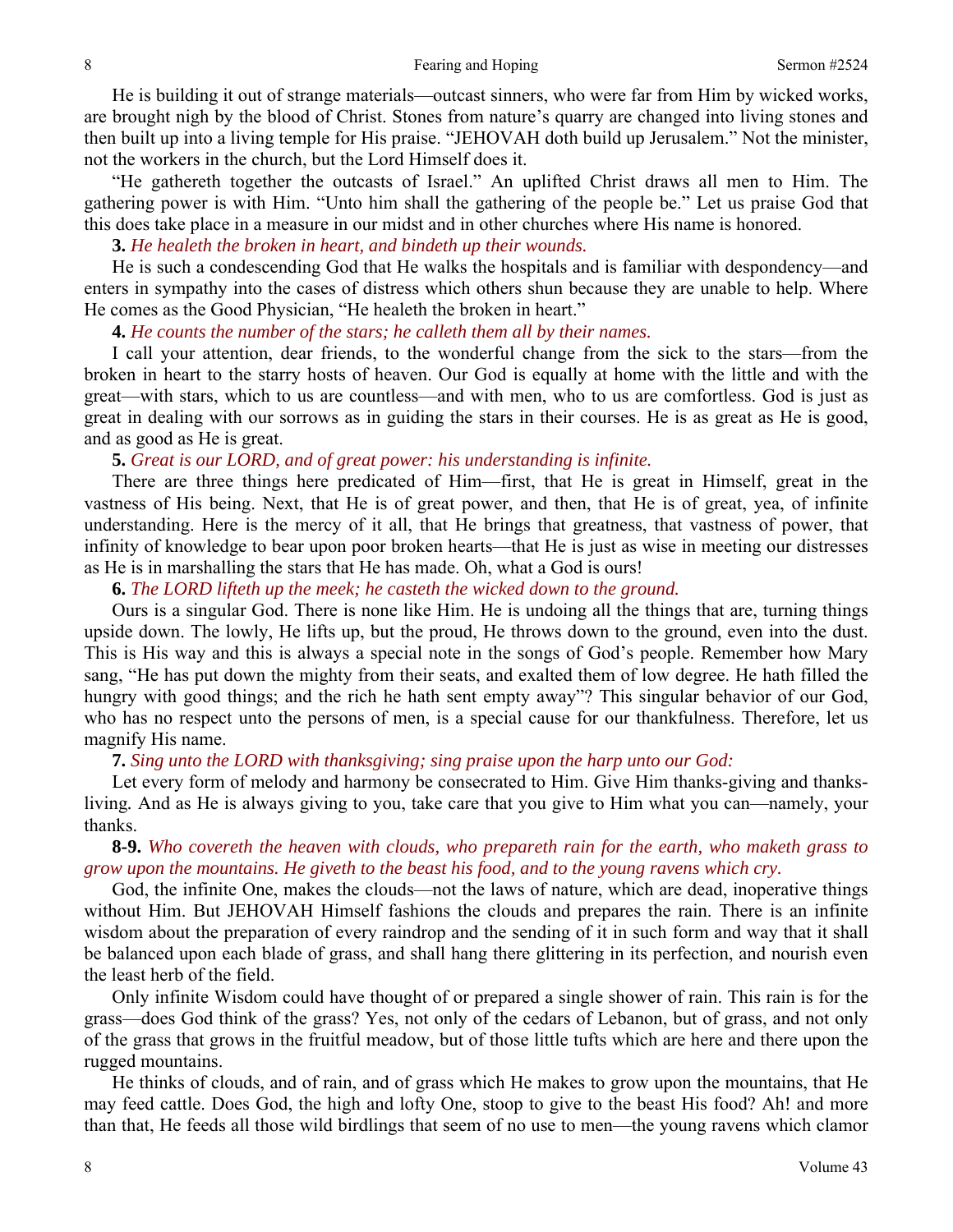Praise ye the Lord, for it is good to sing praises to such a condescending God as this. I am sure that you can draw the inferences for your own comfort. Do you seem like a little bit of grass on the bare mountainside? He has clouds and rain for you. Do you seem like a neglected bird in its nest, crying for food? He who feeds the ravens will feed you. The Hebrew has it, "the sons of the ravens," and if God gives food to the sons of the ravens, He will certainly feed His own sons.

**10-11.** *He delighteth not in the strength of the horse: he taketh not pleasure in the legs of a man. The LORD taketh pleasure in them that fear him, in those that hope in his mercy.* 

Again, you see, it is the same strain. It is not the great things or the mighty things that attract Him, but the little things, and the weak things, and the despised things.

## **12-13.** *Praise the LORD, O Jerusalem; praise thy God, O Zion. For he hath strengthened the bars of thy gates; he hath blessed thy children within thee.*

There shall be special hallelujahs from God's own people. His holy city and His holy hill should magnify the thrice-holy God. O beloved, if we are indeed children of that Jerusalem which is from above, which is the mother of all believers, let us prepare a new song to the Lord our God for all his mercy to us. Praise Him in your own houses, in "Jerusalem." Praise Him in *His* own house, in "Zion." Let your praise thus be continuous, where you dwell and where He dwells. "He hath strengthened the bars of thy gates." The fortifications are finished and He has made all secure. Therefore, magnify His name.

### **14.** *He maketh peace in thy borders, and filleth thee with the finest of the wheat.*

When the church is peaceful and when the Gospel fills the saints—and they feed upon it and feel it to be the very finest of the wheat—should not God be praised? Does not the hallelujah come in here again? Praise ye the Lord for spiritual meat, and spiritual peace, and spiritual security.

**15.** *He sendeth forth his commandment upon earth: his word runneth very swiftly.* 

Oriental kings made a point of having swift postal arrangements by which they could send their decrees to the extremity of their dominions, sometimes on horses and sometimes on swift dromedaries. But God's command, God's decree, God's "word runneth very swiftly." He dwells in the midst of His people and forth from Zion He sends His decree. He dispatches His couriers and they run very swiftly to work His will. It is so in providence—it is assuredly so in grace. As to providence, see what God does—

### **16.** *He giveth snow like wool:*

People say, nowadays, "*It* snows." They said among the Hebrews, "HE giveth snow." There seems to be a tendency to get further and further away from God in these very learned days. If this is all that science can do for us—put God further off—it shall be our injury rather than our blessing. "He giveth snow like wool." The flakes are like the fleece and fall softly. Snow clothes the earth with a white, warm garment, as the well-washed sheep are clothed with wool.

#### **16.** *He scattereth the hoarfrost like ashes.*

There are black frosts and white frosts—and you know how, sometimes, vegetation appears to be burnt up with cold. It is God who does it all—"He scattereth the hoarfrost like ashes."

### **17.** *He casteth forth his ice like morsels:*

The hailstones come like morsels—like crumbs, that is the word—like crumbs of ice, or as the ice is formed upon the lake, it comes like crusts. Either way, "He casteth forth His ice like morsels:"

### **17.** *Who can stand before his cold?*

If God displays Himself as fire, who can stand against His burnings? Or if He chooses to display Himself in cold, there is as much of consuming force about intense cold as about vehement heat. "Who can stand before his cold?"

## **18.** *He sendeth out his word, and melteth them:*

The icebergs float southward and are melted. The rivers that had been held in chains of ice leap into liberty and all at the word of the Lord—"He sendeth out his word, and melteth them."